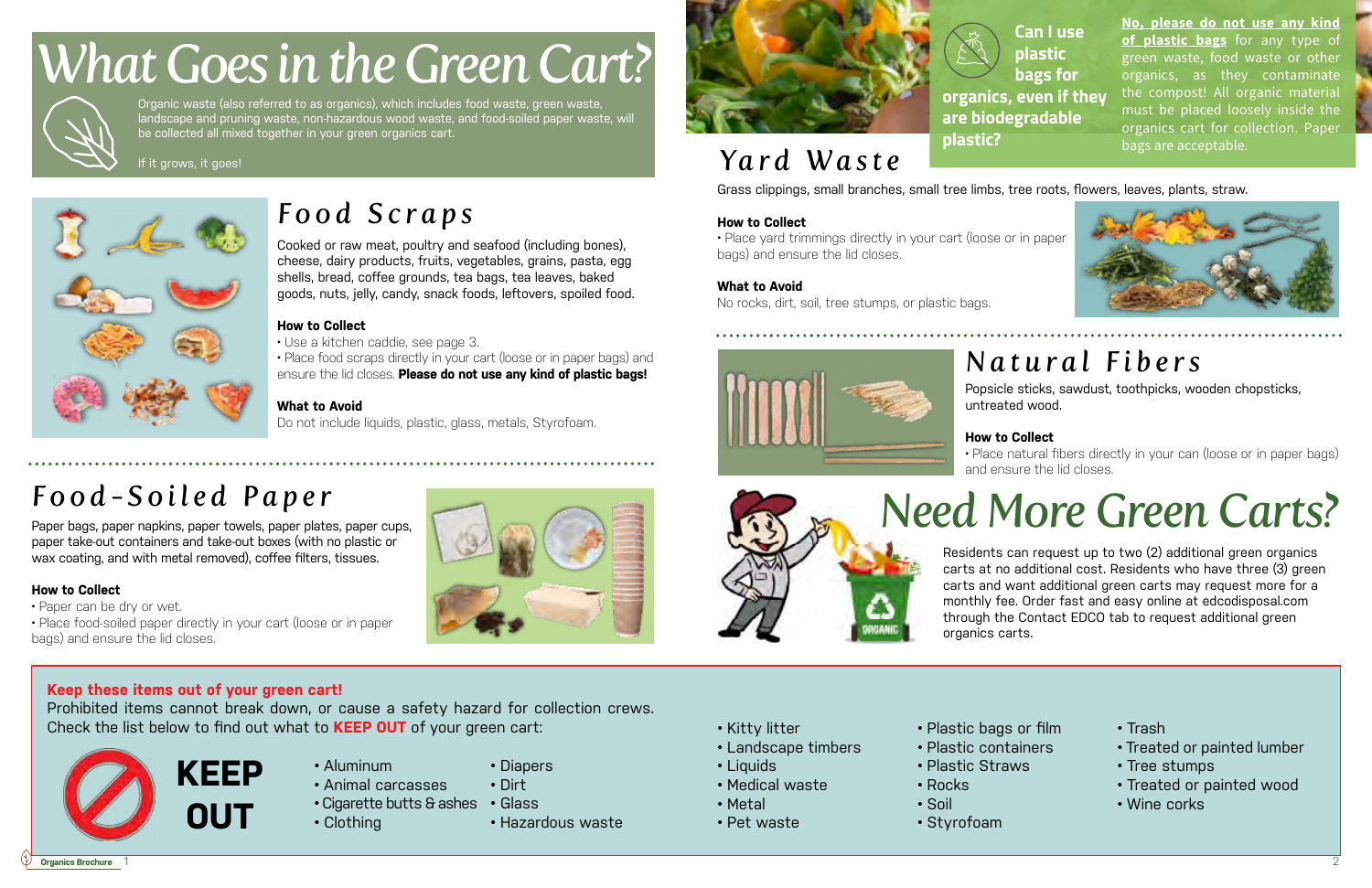



# *Collecting Your Food Scraps*

**Collect food scraps in any container for an easy way to set aside leftovers for your green organics cart. Coffee cans, plastic food storage containers, or kitchen caddies can be used.**



While cooking or cleaning up, place leftover food scraps and food-soiled paper into your kitchen container.

STEP 1

Keep your kitchen container in a convenient location in your kitchen, such as on the counter top, under the sink or in the freezer.



STEP 2

STEP 3

Empty the contents of your kitchen container into your green cart when it's full and before you set out the cart each week.

# **Avoid the "Yuck" in a Kitchen Organics Collection Container**

### **These tips may help reduce odors:**

• Wrap food scraps in a paper towel or old newspaper.

• Line your kitchen organics collector container with a paper bag or newspaper to absorb moisture and manage odors in your kitchen caddie.

• Collect food scraps in a cereal box or tissue box. Be sure to remove any plastic lining.

• Sprinkle baking soda inside of the kitchen organics collector container.

• Wash your kitchen organics collector container in the dishwasher or by hand after emptying it into your green cart.



**Optional Kitchen Caddies are Available** A kitchen caddie is a designated container specifically for the internal collection of organics in your home. Any reusable container can be used as a kitchen caddie, but EDCO also has an optional free kitchen

caddie for your household use. **Please visit our website, rpvrecycles.com, and visit the Residential** 



**Containerize It** - Many people have their own containers, such as coffee cans and Tupperware products that they are comfortable using to hold food scraps. Similar to kitchen caddies, once the container is full, it can be taken and emptied into the organics cart.

**Service's Organics Recycling page to learn more about how to place an order.**

**Freeze It** - Some people choose to freeze or refrigerate their food scraps in containers and paper bags and then empty as needed.

# **How do I get my food scraps from my kitchen to the organics cart?**

There are many different ways to cleanly move food scraps from your kitchen to your organics cart.







# Here are some of the most popular options:

**Wrap Your Scraps!** - Many people find wrapping food waste in any type of non-wax paper, such as paper towels, packing paper, newspaper, or paper bags, is an easy way to move food waste from inside your kitchen to your organics cart. This is especially true for large quantities of fruit, meat, etc., and you can even leave the scraps wrapped in the paper and then just drop it into the organics cart. **Please do not use any kind of plastic bags!**

**Kitchen Caddies** - A kitchen caddie is an optional container that can be placed under your kitchen sink or another convenient area for your household to use. Any reusable container can be used as a kitchen caddie, but EDCO also has an optional free kitchen caddie for your household use. Kitchen caddies lock to keep odors in and once full, can be taken to your organics cart and emptied onto the green waste. After emptying, it can be washed out and is dishwasher safe. **To receive a free EDCO kitchen caddie, please visit our website, edcodisposal.com, and visit the Residential Service's Organics page to place an order.**